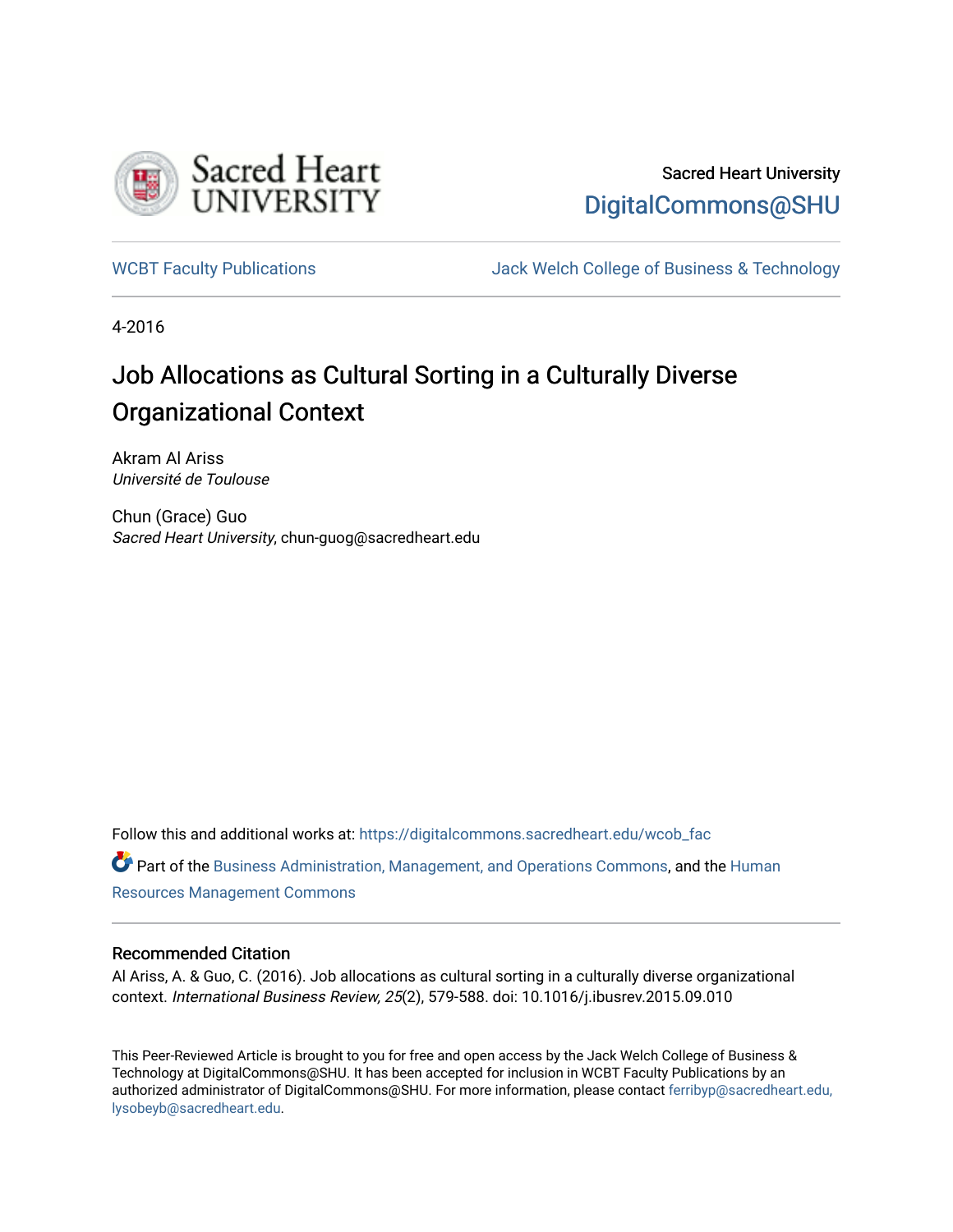[International](http://dx.doi.org/10.1016/j.ibusrev.2015.09.010) Business Review xxx (2015) xxx–xxx



Contents lists available at [ScienceDirect](http://www.sciencedirect.com/science/journal/09695931)

## International Business Review



journal homepage: [www.elsevier.com/locate/ibus](www.elsevier.com/locate/ibusrev)rev

## Job allocations as cultural sorting in a culturally diverse organizational context

## Akram Al Ariss <sup>a,\*</sup>, Grace Chun Guo <sup>b</sup>

<sup>a</sup> Université de Toulouse, Toulouse Business School, Toulouse, France

<sup>b</sup> Management Department, John F. Welch College of Business, Sacred Heart University, Fairfield, CT, USA

### A R T I C L E I N F O

Article history: Received 14 October 2014 Received in revised form 21 September 2015 Accepted 23 September 2015 Available online xxx

Keywords: Cultural diversity Cultural/nationality-based stereotypes Cultural sorting Job allocations International employees United Arab Emirates

### A B S T R A C T

This study addresses the inadequacy of the career and diversity literatures in explaining the dynamics of job allocations in a culturally diverse organizational context. In order to better understand this topic, we conducted a qualitative study involving personal interviews with 50 Emiratis and international employees who worked in managerial positions in the United Arab Emirates (UAE). The purpose of the study was to explore the unique challenges associated with managing a culturally diverse workforce and explore the role of culture in allocating jobs among employees with diverse cultural backgrounds. Despite the perceived value of having a culturally diverse workforce, our findings indicate a lack of effective diversity management strategies for dealing with challenges and issues associated with a high level of cultural diversity in the participating organizations. This study provides insights into the impact of cultural/nationality-based stereotypes on job allocations as well as on organizational outcomes. Based on the findings, we discussed implications for research and practice and as well as for policy makers. - 2015 Elsevier Ltd. All rights reserved.

### 1. Introduction

As the global economy becomes more integrated, growing numbers of individuals are moving across national borders to pursue career opportunities. The higher level of global career mobility of these international employees, or individuals pursuing careers in countries other than their home countries (e.g., migrant workers and company-assigned or self-initiated expatriates), along with more permeable geographic and institutional boundaries, has contributed to cultural diversity in the workforce (Guo & Al [Ariss,](#page-9-0) [2015\)](#page-9-0) and has become an inevitable organizational reality [\(Jonsen,](#page-10-0) [Maznevski,](#page-10-0) & Schneider, 2011). Researchers and business practitioners have sought to understand the impact of cultural diversity on organizational outcomes. Early studies found that cultural diversity provided firms with diverse experiences and knowledge, promoted team creativity and innovation and facilitated decision making (Cox, 1993; Cox & [Blake,](#page-9-0) 1991). Research by [Lauring](#page-10-0) and [Selmer](#page-10-0) (2013) showed that cultural diversity was strongly associated with favorable diversity attitudes. In addition, the use of a common language can enhance openness to diversity in multicultural organizations [\(Lauring](#page-10-0) & Selmer, 2012); and

E-mail addresses: [a.alariss@tbs-education.fr](mailto:a.alariss@tbs-education.fr) (A. Al Ariss), [chun-guog@sacredheart.edu](mailto:chun-guog@sacredheart.edu) (G.C. Guo).

<http://dx.doi.org/10.1016/j.ibusrev.2015.09.010> 0969-5931/© 2015 Elsevier Ltd. All rights reserved. openness to diversity was found to positively associate with perceived group performance and group satisfaction [\(Lauring](#page-10-0) & [Selmer,](#page-10-0) 2011).

Another relevant research stream that has emerged as a response to the observed increasing global career mobility focuses on career challenges and consequences of global work experiences (for reviews, see Dabic, Gonzàlez-Loureiro, & Harvey, 2015; Shaffer, [Kraimer,](#page-9-0) Chen, & Bolino, 2012). According to [Shaffer](#page-10-0) et al. [\(2012\),](#page-10-0) global work experiences are critical to the development of international employees' career capital. International employees are now viewed as an important part of the global talent pool, contributing to the competitive advantages of the global organizations, (Beechler & [Woodward,](#page-9-0) 2009; Carr, Inkson, & Thorn, 2005; Cerdin, Diné, & [Brewster,](#page-9-0) 2014). However, these previous studies have been mostly done at the individual level and global careers have been examined as a result of individual career agency and motivation, omitting the discussion of the receiving context and the organizational level factors that may also shape global career experiences.

Therefore, major knowledge gaps exist. First, as [Jonsen](#page-10-0) et al. [\(2011\)](#page-10-0) pointed out, the diversity literature is not so diverse. Although multicultural workforce is a common theme in corporations globally (Shen, [Chanda,](#page-10-0) DNetto, & Monga, 2009), little research has been done outside the United States and we have limited knowledge about how national, cultural and institutional contexts impact diversity [\(Jonsen](#page-10-0) et al., 2011). Second, although

Corresponding author. Tel.: +33 627914137.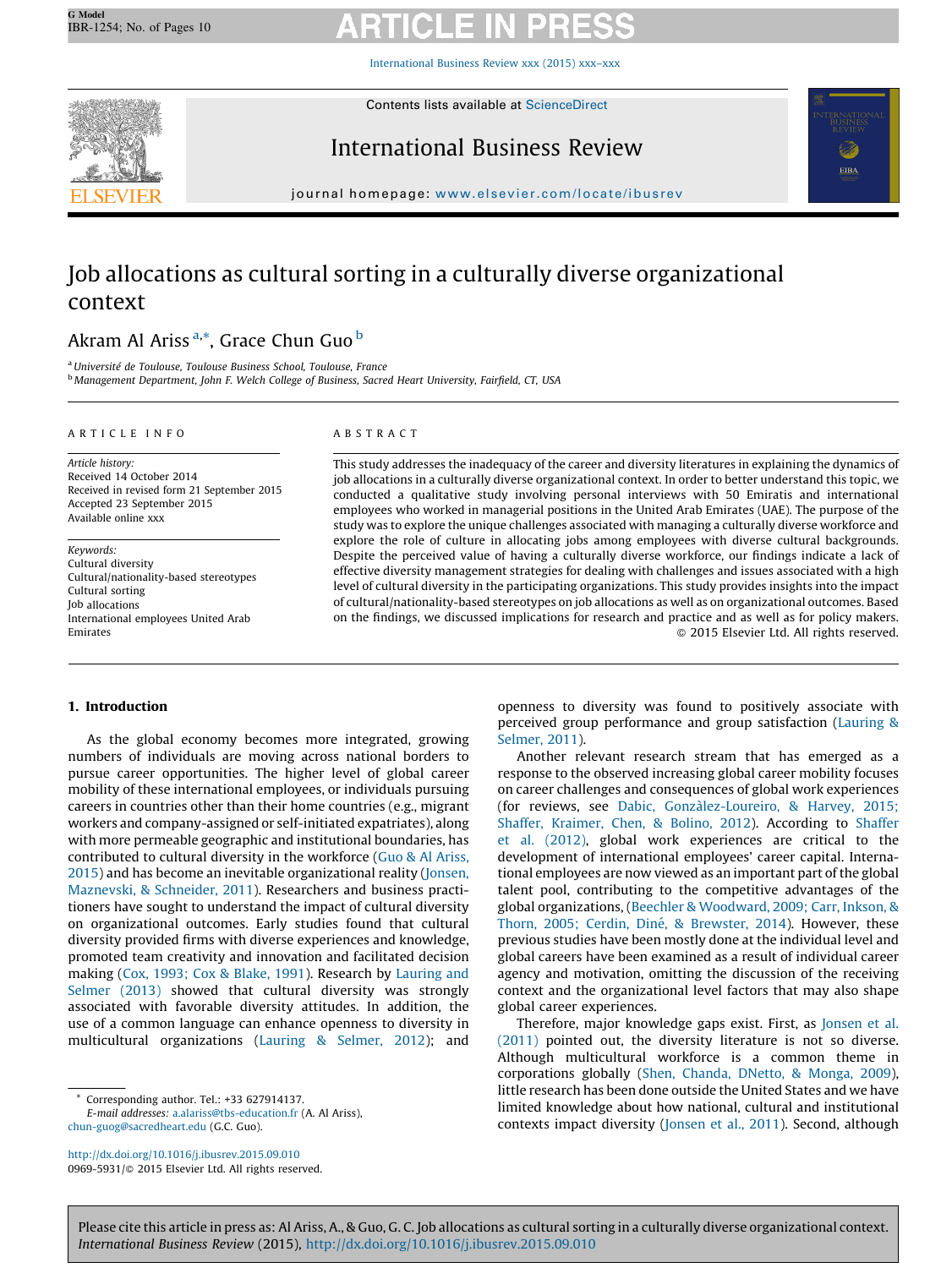administrative difficulties and structural barriers (e.g., obtaining a work visa) have been well studied in the career literature (e.g., [Al](#page-9-0) Ariss, [2010;](#page-9-0) Dietz, 2010), little attention has been directed to the perceptual barriers that may inhibit the career success of international employees ([Shaffer](#page-10-0) et al., 2012). Lastly, recent research (e.g., Baltes & [Rudolph,](#page-9-0) 2010; Binggeli, Dietz, & Krings, 2013; Dietz, 2010; Hakak, [Holzinger,](#page-9-0) & Zikic, 2010; Hosoda & [Stone-Romero,](#page-9-0) 2010) has shown that international employees, such as migrant workers, are not a homogenous group; a high level of diversity exists in terms of their cultural backgrounds, religious beliefs, as well as their education and skill levels. However, we know little about the role of culture in understanding different career outcomes received by employees in a culturally diverse organizational context (Al Ariss, 2010; Al Ariss & Syed, [2011;](#page-9-0) Guo & Al [Ariss,](#page-9-0) 2015).

The purpose of the study is to examine the impact of culture on shaping career outcomes, namely job allocations, received by international employees in a non-Western, culturally diverse organizational context. By doing so, we also explore the challenges and issues associated with managing a culturally diverse workforce. We conducted a qualitative study involving fifty interviews with international employees and their local counterparts working in managerial positions in the United Arab Emirates (UAE). UAE has been a major destination country for international employees worldwide and has emerged as an economic powerhouse in the Arab Gulf region (Elamin, 2011; [Schoepp,](#page-9-0) 2011). Based on the accounts of both local and international employees, our study uncovered that, despite the perceived value of having a culturally diverse workforce, participating organizations did poorly in managing a culturally diverse workforce. The findings showed that cultural/nationality-based stereotypes, in the absence of diversity management strategies and merit-based human resource management (HRM) practices, served as a sorting system through which job positions were allocated based on international employees' countries of origin. Such a stereotype-driven job allocative process caused job segregation or cultural separation across cultural groups and job stratification or cultural disparity in access to job positions at different organizational levels.

The current research makes several contributions to the literature on career and diversity. First, the study empirically investigated challenges and issues associated with cultural diversity in a non-Western context. The findings provided support to the previous research that having a culturally diverse workforce doesn't automatically benefit organizational performance. When managed inappropriately, cultural differences are detrimental to workplace efficiency and organizational competitiveness. Second, our study highlights the importance of culture in explaining career outcomes in a culturally diverse organizational context. Departing from the previous career research on job allocations as a result of career agency and individual choices, the qualitative data of our study have shown that job allocations are cultural artifacts built on prevalent cultural biases and nationality-based stereotypes held by employers. Third, the findings of the current investigation have enriched our understanding of diversity as separation and disparity in a culturally diverse organizational context. This study showed how perceptual biases created job segregation (cultural separation) and stratification (cultural disparity), which, in turn, led to institutional biases preventing employees with diverse cultural backgrounds from advancing to the best positions. Lastly, extending the global career literature, the results have suggested that perceptual barriers do not have an equal impact on all cultural groups. While some cultural groups benefited from the positive stereotypes that made them suitable job candidates for certain job positions, others' career development was blocked due to the negativity of the stereotypes associated with their countries of origin.

The rest of the paper is organized as follows. We first review research on cultural diversity and global careers. After that, we explain the contextual characteristics of the UAE in order to situate this study. Then we present the research methodology, followed by the findings and discussions. Implications for theory and practices are suggested. The paper concludes by offering strategies for policy makers to better manage a culturally diverse workforce.

### 2. Literature review

### 2.1. Cultural diversity, stereotyping and job segregation

Cultural diversity is defined by Cox [\(1993:](#page-9-0) 6) as ''the representation, in one social system, of people with distinctly different group affiliates of cultural significance'' (Cox, [1993:](#page-9-0) 6). Cultural diversity was found to be associated with important group and organizational outcomes. Although earlier studies (e.g., [Cox,](#page-9-0) 1993; Cox & Blake, 1991; [Richard,](#page-9-0) 2000) found that cultural diversity is associated with positive organizational outcomes such as creativity, innovative ideas, better decision making processes and firm competitiveness, more recent study approached cultural diversity as a double-edged sword and research attention has been directed to contingency factors of diversity effects (e.g., [Joshi](#page-10-0) & Roh, 2009; Pieterse, van [Knippenberg,](#page-10-0) & van Dierendonck, 2013). For example, [Pieterse](#page-10-0) et al. (2013) found that goal orientation moderated the performance benefits of cultural diversity in such a way that cultural diversity was more positively associated with team performance when team members' learning approach orientation was high.

Indeed, an inevitable challenge associated with managing a culturally diverse workforce, according to Cox [\(1993\),](#page-9-0) is that in culturally dissimilar groups, stereotyping, or a perceptual and cognitive process in which specific behavioral traits are ascribed to individuals based on their group memberships, is likely to occur. When individuals interact with people from different social categories (e.g., cultural groups), the effect of these individual differences are more likely to be prominent and hence activate stereotypes associated with that social category [\(Leonardi](#page-10-0) & [Rodriguez-Lluesma,](#page-10-0) 2013). Indeed, social categories can be informative by providing inferences about underlying dispositions of individuals in a social group and therefore are routinely referred to ([Stangor,](#page-10-0) Lynch, Duan, & Glass, 1992). [Stangor](#page-10-0) et al. [\(1992\)](#page-10-0) maintain that social categories such as race and sex are used so frequently in social perception that their use becomes habitual and automatic, occurring without little conscious thought or effort.

Cox [\(1993\)](#page-9-0) cautions that while stereotyping may make perceptual and cognitive processes more efficient, stereotypical information of a social category may not always be accurate and not all members will be characteristic of the group. Therefore, the use of stereotypes and the reliance on stereotyping can have a negative impact on career outcomes. According to Cox [\(1993\)](#page-9-0), the greatest impact of stereotypes on career experiences is that stereotypes may block organizational entry by hindering members of certain groups from being hired for certain jobs, or by segregating members of different social groups into different job categories within organizations (e.g., gender and racioethnicity segregation). Cox's [\(1993\)](#page-9-0) theorization lays the foundation of examining the role of stereotypes in constituting the perceptual barriers, which may have a significant impact on career outcomes. However, little empirical research has been conducted to further examine cultural-related perceptual barriers that may impede career development of employees in a culturally diverse organizational context.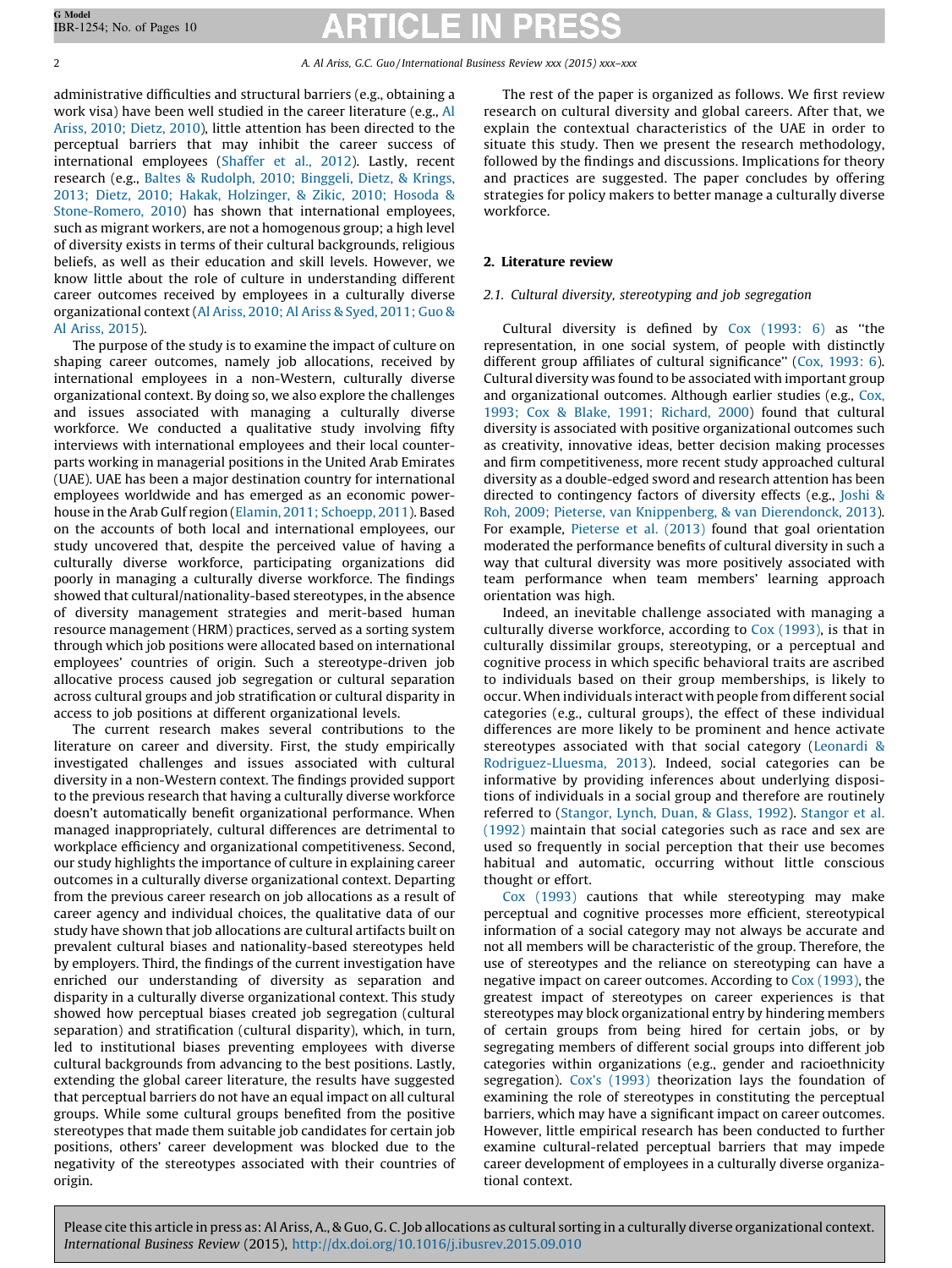### 2.2. Career experiences and outcomes of international employees

In global career literature, diversity-related issues as well as career experiences and outcomes are mainly discussed in the context of managing international employees, especially migrant workers and ethnic minorities working in Western, industrialized countries (Carr, [2010](#page-9-0)). Recent studies have shown that international employees with ethnic minority backgrounds, such as migrant workers from developing countries, are more likely to be subject to employment discrimination (Al Ariss, [2010;](#page-9-0) Dietz, [2010\)](#page-9-0). For example, (Bell, [Kwesiga,](#page-9-0) & Berry, 2010) discussed the discrimination, exploitation and abuse of low-skilled Hispanics in the United States. In Europe, Bach [\(2007\)](#page-9-0) examines how the migration of nurses to the UK promotes ethnic diversity of the workforce. The author concludes that little institutional support is available to enhance the ethnic diversity of nurses in international recruitment. Based on the experiences of Pakistani, Bangladeshi and Caribbean women working in the public sector in the UK, (Healy, [Bradley,](#page-10-0) & Forson, 2011) examined how inequalities are produced and reproduced in the context of the workplace. Similarly, Baltes and [Rudolph](#page-9-0) (2010) found that the endorsement of a negative Turkish stereotype significantly affected suitability ratings for highly qualified Turkish candidates in Germany.

Taken together, these earlier studies identified career challenges facing international employees. However, most of the prior research has examined only one or a few cultural groups at a time and hence offers little insight into how culture shapes career outcomes, such as job allocations, received by international employees with diverse cultural backgrounds. In addition, most of the recent cultural diversity studies have been conducted at the team and the individual level rather than at the organizational level [\(Jonsen](#page-10-0) et al., 2011). In order to explore the challenges associated with managing a culturally diverse workforce and examine the impact of culture on job allocations in a non-Western, culturally diverse organizational context, we conducted an exploratory, qualitative study focusing on diversity-related issues at the organizational level in the UAE. Below we explain why the UAE provides a unique national context to examine these issues.

### 2.3. Inflow of international employees in the UAE

The UAE is a fuel-rich country that has witnessed rapid economic development and modernization in the last decade. The country is composed of seven emirates: Abu Dhabi, Dubai, Ajman, Fujairah, Sharjah, Ras al-Khaimah and Umm al-Quwain. The UAE possesses 10% of the world's known oil reserves and 4% of the natural gas ([Schoepp,](#page-10-0) 2011). This wealth has allowed the Emirati governments to build a state-of-the-art infrastructure including educational institutions, transport systems, technological development and a healthcare service among other vital components needed in successful economies in order to attract multinationals and diminish their reliance on petrol incomes. The United Nations (UN, [2011](#page-10-0)) ranks UAE's Human Development Index  $(HDI)^1$  30 out of 187 countries. In this position, the UAE comes above all the other Arab countries. As a result, in the past few decades, the UAE has experienced a significant in-flow of international human capital due to the tremendous economic development ([Malecki](#page-10-0) & Ewers, [2007\)](#page-10-0). The country has become a top destination in the Arab Middle East for both skilled and unskilled international employees (Coles & [Walsh,](#page-9-0) 2010).

Attracting international employees who can contribute to the development of the UAE but at the same time securing the employment of Emiratis has been a key challenge discussed in the literature (e.g., Malecki & Ewers, 2007; Rees, [Mamman,](#page-10-0) & Braik, 2007; [Schoepp,](#page-10-0) 2010). An important feature of the UAE's workforce is that more than 75% of the UAE's population is made up of international employees (Elamin, 2011; [Schoepp,](#page-9-0) 2011). Despite Emiratization efforts aimed at increasing the employment of Emirati nationals by imposing quotas on organizations to ensure the employment of local employees, Emirati nationals remain under-represented in the workforce employed in the Emirates, especially in the private sector (Neal, [2010](#page-10-0)). Emiratization programs attempt, for example, to institutionalize and prioritize the employment of locals in the private sector. [Forstenlechner](#page-9-0) [\(2008\)](#page-9-0) conducted an exploratory study and analyzed the conditions under which Emiratization can enable organizations to capitalize on local human capital. Findings indicate that organizations lack the motivation to invest in Emiratization programs. As a result, projects under the banner of Emiratization have not always been successful.

The literature concludes that a high level of cultural diversity in the workforce due to expatriation and migration makes the UAE a challenging working environment with specificities that are not yet well understood and hence need further exploration ([Sidani](#page-9-0) & Al Ariss, 2014; [Forstenlechner](#page-9-0) & Mellahi, 2011). From this perspective, the UAE provides an excellent research context for exploring diversity- and career-related issues associated with a culturally diverse workforce.

### 3. Research method

As we stated earlier, the purpose of the study was to examine the impact of culture on shaping career outcomes, namely job allocations, received by international employees in a non-Western, culturally diverse organizational context. By doing so, we also sought to understand the challenges and issues associated with a culturally diverse workforce. In the present investigation, we collected qualitative data from 28 Emiratis and 22 international employees who were top or middle managers. The first part of the interviews explores Emirati managers' views on having a culturally diverse workforce and how their perceptions influence job allocations and career outcomes. The second part shows the views of international employees from different cultural groups with regards to their jobs and career experiences in comparison with those of their local counterparts.

As recognized in the management literature, it is difficult to collect data in Arab countries ([Zahra,](#page-10-0) 2011) and gain access to locals (Emiratis). This might be explained by the fact that they are a minority in their home country (less than 15%) and that there is still a lack of understanding of the importance of data collection on management practices [\(Zahra,](#page-10-0) 2011). Therefore, the snowballing technique, social contacts, cold calls and also contact via internet addresses were utilized to ensure adequate participation. [Tables](#page-4-0) 1 and 2 show the demographic details of the participants. The international employees in our study can be either selfinitiated expatriates or corporate expatriates, although the design of our data collection does not allow us to distinguish them in our analyses. These international employees come from nine countries and work at different companies. Among them, seventeen interviewees are top managers and others are middle managers; four of them are women and the rest are men.

Most of the interviews were conducted in English because all participants in this study spoke English fluently. If participants allowed, interviews were recorded and later transcribed as soon as possible. Time for the interviews was limited (on average 15 to 20 min) due to the busy work schedule of the participants, all of whom had key organizational positions, and due to the reasons explained above. The interviews were conducted at the place of

 $1$  The HDI is an alternative to conventional measures of national development, such as the level of income and the rate of economic growth. It provides a threedimensional measure human development: health, education, and income.

Please cite this article in press as: Al Ariss, A., & Guo, G. C. Job allocations as cultural sorting in a culturally diverse organizational context. International Business Review (2015), <http://dx.doi.org/10.1016/j.ibusrev.2015.09.010>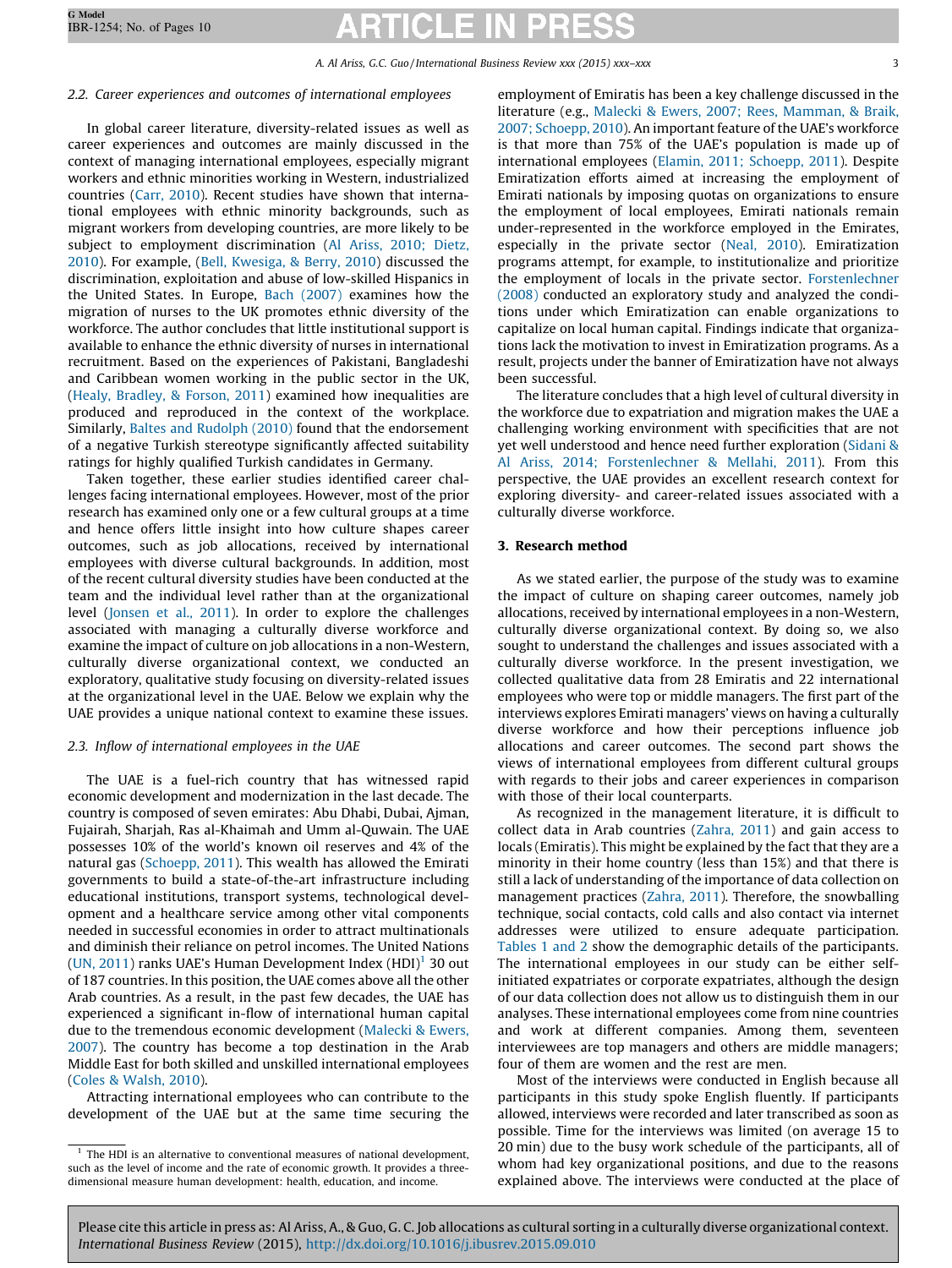| Profile of Emirati Participants. |  |
|----------------------------------|--|

Table 1

| No.            | Pseudonym    | Position          | <b>Business sector</b>  | Gender |
|----------------|--------------|-------------------|-------------------------|--------|
| 1              | Mohamad      | Top management    | Legislation             | М      |
| $\overline{2}$ | Ahmad        | Top management    | <b>Services</b>         | М      |
| 3              | Khaled       | Top management    | Construction            | М      |
| 4              | Abdel Hady   | Top management    | Gas industry            | M      |
| 5              | Salem        | Top management    | Airline                 | М      |
| 6              | Jamila       | Top management    | Legislation             | F      |
| 7              | Rafik        | Top management    | <b>UAE Government</b>   | М      |
| 8              | <b>Jihad</b> | Top management    | Services                | М      |
| 9              | Fouad        | Top management    | <b>UAE Government</b>   | М      |
| 10             | Sharif       | Top management    | Gas industry            | М      |
| 11             | Daoud        | Top management    | <b>Services</b>         | М      |
| 12             | Kamel        | Top management    | <b>UAE Army</b>         | М      |
| 13             | Kamil        | Top management    | Energy                  | М      |
| 14             | Karima       | Middle management | <b>Higher Education</b> | F      |
| 15             | Talal        | Middle management | Consulting              | М      |
| 16             | Tamim        | Middle management | Property                | М      |
| 17             | Wafa         | Middle management | <b>UAE Government</b>   | F      |
| 18             | Imane        | Middle management | Islamic banking         | F      |
| 19             | Salim        | Middle management | Chamber of              |        |
|                |              |                   | Commerce                |        |
| 20             | Rashed       | Middle management | <b>UAE</b> Government   | М      |
| 21             | Salman       | Middle management | <b>UAE Government</b>   | М      |
| 22             | Walid        | Middle management | <b>UAE Government</b>   | М      |
| 23             | Wahab        | Middle management | Petroleum               | М      |
| 24             | Samih        | Middle management | Consulting              | M      |
| 25             | Jamil        | Middle management | <b>UAE Government</b>   | М      |
| 26             | Wael         | Middle management | Government of           | М      |
|                |              |                   | Abu Dhabi               |        |
| 27             | Hamed        | Middle management | Oil                     | М      |
| 28             | Solimane     | Middle management | <b>UAE Government</b>   | M      |

choice of the interviewees, and by phone when interviewees requested. Written notes were taken or self-reported by interviewees for interviews that were not recorded. At the beginning of the interview, participants were first ensured of confidentiality and then asked to provide background information, such as their knowledge of spoken and written language(s), their work

### Table 2

Profile of international employees.

| No. | Citizenship    | Pseudonym     | Position       | <b>Business</b><br>sector | Gender |
|-----|----------------|---------------|----------------|---------------------------|--------|
| 1   | <b>British</b> | Mike          | Top management | Education                 | м      |
| 2   | Lebanese       | Wissam        | Top management | Services                  | м      |
| 3   | Lebanese       | Bassim        | Top management | Consulting                | M      |
| 4   | <b>British</b> | Simon         | Top management | Consulting                | M      |
| 5   | Lebanese       | Farid         | Top management | Consulting                | M      |
| 6   | American       | James         | Top management | Education                 | M      |
| 7   | American       | Tom           | Top management | <b>Services</b>           | M      |
| 8   | Indian         | Rajesh        | Top management | Healthcare                | M      |
| 9   | Lebanese       | Issam         | Top management | Services                  | M      |
| 10  | Lebanese       | Hady          | Top management | <b>Services</b>           | М      |
| 11  | <b>British</b> | Daniel        | Top management | <b>Services</b>           | M      |
| 12  | Lebanese       | Dania         | Top management | <b>Banking</b>            | F      |
| 13  | Canadian       | Donald        | Top management | Construction              | М      |
| 14  | Lebanese       | Emile         | Top management | Media                     | M      |
| 15  | Lebanese       | Wadid         | Top management | Publishing                | M      |
| 16  | Sudanese       | <b>Abbass</b> | Top management | Education                 | M      |
| 17  | British-       | Joseph        | Top management | Consulting                | M      |
|     | Lebanese       |               |                |                           |        |
| 18  | Indian         | Jayesh        | Middle         | Car rental                | м      |
|     |                |               | management     |                           |        |
| 19  | Indian         | Komi          | Middle         | Consulting                | F      |
|     |                |               | management     |                           |        |
| 20  | Jordanian      | Warda         | Middle         | Construction              | F      |
|     |                |               | management     |                           |        |
| 21  | Palestinian    | Bourak        | Middle         | Services                  | M      |
|     |                |               | management     |                           |        |
| 22  | Cameroonian    | Zatta         | Unemployed     | NA                        | F      |

experience and current job position. After that, for Emirati managers, open-ended questions were asked concerning (1) their views of having a culturally diverse workforce in the UAE; (2) challenges associated with working with and managing a culturally diverse workforce; (3) their interactions with international employees at work and in non-work contexts; and (4) processes of assigning jobs among international employees. Interviews with international employees also focused on the above topics, as well as their work experiences and interactions with Emiratis and other international employees in the workplace.

Layder [\(1998\)](#page-10-0) approach to analysis was adopted, which involves considering existing theory and allowing interpretations to emerge from the data. Accordingly, the authors did content analysis based on the common themes of the interviews along the interview questions. For the purpose of this paper, thematic coding was used to code the material collected. Coding was iterative and each interview transcript was read several times and relevant segments of text were sorted into themes. In order to draw conclusions from the data, we compared the individuals' subjective accounts by examining common issues as well as differences between their respective experiences (Fendt & [Sachs,](#page-9-0) 2008).

### 4. Research findings

The section below presents findings from the interviews with Emiratis followed by results from accounts of international employees. For clarity purposes, findings are presented in this same order. The first part of the findings presents the Emiratis' experience of working with and managing a culturally diverse workforce in the UAE as well as their perceptions of job allocative processes among employees with diverse cultural backgrounds. The second part presents accounts of international employees.

### 4.1. Emirati participants' view of challenges associated with a culturally diverse workforce

Most Emirati participants in our study valued cultural diversity and its positive impact on organizational outcomes. A high level of cultural diversity in the workforce was viewed as a key element leading to innovation and creative ideas in the workplace. Despite a strong belief in the positive outcomes brought by cultural diversity, however, Emirati participants raised concerns and acknowledged possible challenges. All Emirati participants in our study reported a lack of knowledge in terms of how to manage such a culturally diverse workforce. Specifically, Emirati participants mentioned that a high level of cultural diversity caused barriers to effective communications and social interactions due to a lack of understanding of different cultural and ethnic backgrounds of international employees. As a result, international employees of the same nationality or with similar cultural backgrounds were assigned to work in the same business unit. According to the Emirati participants, such a job allocation method, by ensuring a common cultural background, eased difficulties in cross-cultural communications and facilitated interactions among employees within the same business unit. However, this method also lowered the diversity level in each business unit and led to monopolizing of jobs as well as fragmentation of the workforce, both of which, at the organizational level, suppressed innovative ideas and cross-cultural collaborations. For example, as an Emirati manager explained:

I fully approve of diversity in the workforce. In the past, there has been a mafia-like problem in the workforce. A group of Arabs tend to monopolize the workforce and that is not good. That can be largely avoided by having a diverse workforce. Also, consultations are important and draw out the benefits of having

<span id="page-4-0"></span>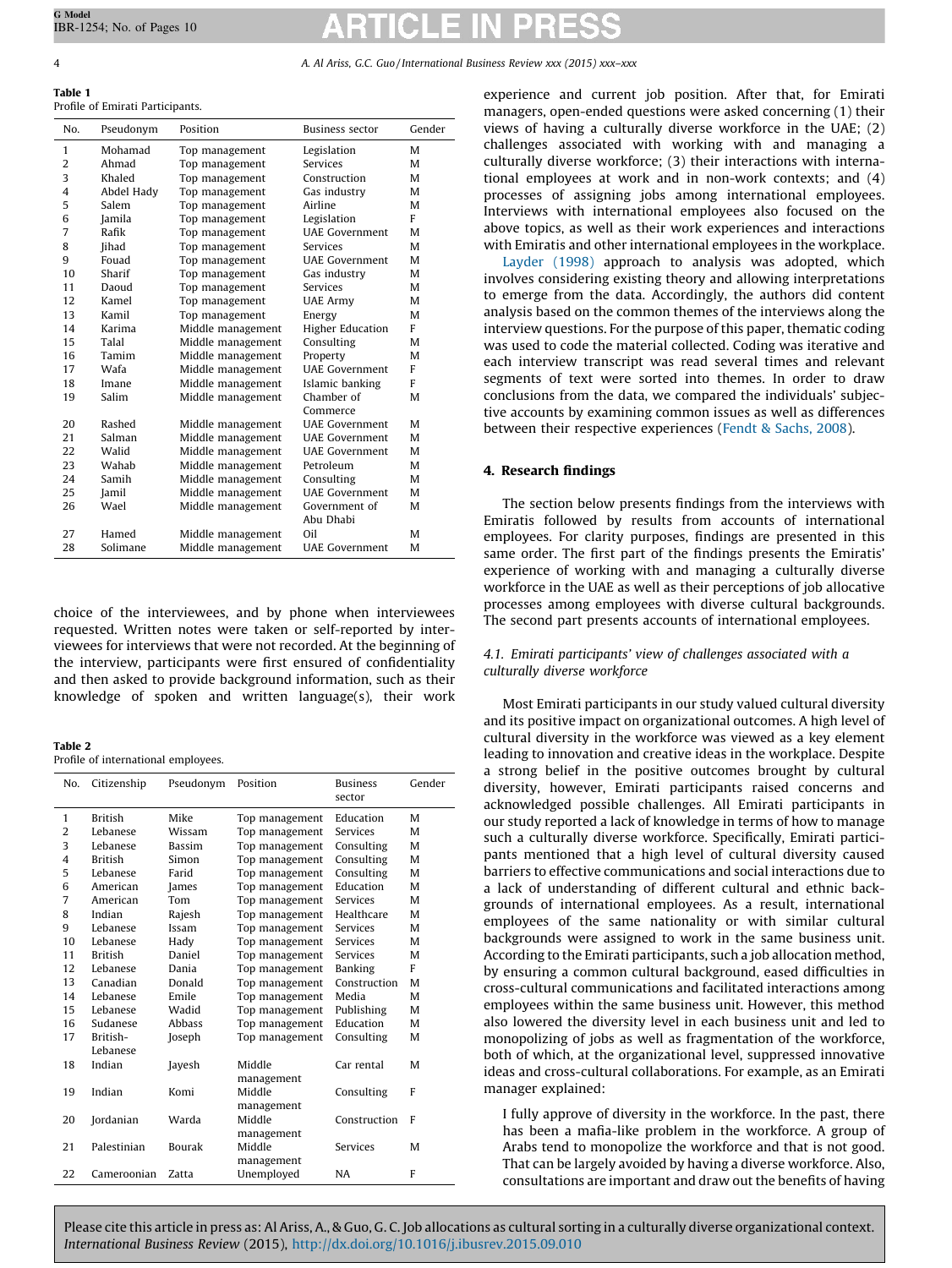diversity in the workforce. I often ask people from other departments for their opinions on various issues. . .. Innovation is also an attribute here. Creativity and ideas are important since we can learn from each other. [Sharif, Emirati top manager]

In addition, international employees were perceived by the Emirati managers as lacking local knowledge of Emirati culture and business practices. Most of the Emirati managers in our study noted that non-UAE employees' language and cross-cultural competencies need to be improved in order to better perform in the local culture. For example, several Emirati managers mentioned that it is typical for their companies to send Emiratis along with international employees to business meetings so that the work could be done in a culturally appropriate manner. As one Emirati manager explained:

. . .There are challenges when working with expatriates in terms of their lack of knowledge about the culture, their lack of knowledge about the local business practices. Sometimes good business practice does not apply in the UAE due to the difference in cultural norms and standards. The main challenge is the difference in ways of thinking. This applies mainly to newcomers to the region... Sometimes when we have a business meeting with Emiratis, we have to send fellow Emiratis along with the expats so that the meeting goes smoothly. One issue, for example, is the body language and gestures that expats do not grasp. The way you talk in a business meeting when you are negotiating is very important when dealing with Emiratis. [Kamil, Emirati top manager]

All Emirati participants in our study reported the need to learn and understand cultural norms and practices of the international employees. They also recognized a high need for organizations to create more opportunities for international and Emirati employees to get to know about their respective cultures. Such encounters were perceived to be of critical importance in facilitating cultural integration and creating positive organizational outcomes, as the lack of such cultural understandings, in some extreme cases, led to severe consequences. For example, one Emirati participant reported that an international employee committed suicide in an offshore field because of a misunderstanding with his Emirati manager. Specifically, as the Emirati manager states,

Sometimes cultural differences lead to misunderstandings. I remember that an international worker committed suicide in the offshore field because of a small misunderstanding with his manager. The worker's family had an emergency back in his own country. The worker strongly wanted to leave the field that same day but the manager refused and said he could leave in three days' time. Then the worker kept silent and did not discuss the situation and finally committed suicide. . . The suicide case had a major effect on my relationship with other international employees. Now I read more about other cultures, and I ask my international workers questions such as 'Is this acceptable in your culture?' [Wahab, Emirati middle manager]

In general, Emirati participants reported that there was a lack of interaction between Emirati employees and international employees. On the one hand, Emirati participants mentioned that although they thought social interactions with international employees would lead to a more productive workplace, they tended to work and socialize more easily with Emiratis due to cultural similarities, and hence their socialization with international coworkers was limited. On the other hand, Emirati participants commented that international employees, especially those working at the higher organizational levels, tried to keep

locals away so that they can keep senior positions for themselves. In the latter case, they felt that international employees might not be keen on socializing with locals and helping them develop professional skills and advance careers. As a result, Emirati participants noted that they were left working with their Emirati compatriots, further dampening their motivation to network with international employees.

### 4.2. Emirati participants' views of job allocations in a culturally diverse workforce

Most Emirati participants mentioned that job allocations and placement in theory should be done based on merit and their organizations strived to be equal opportunity employers. As one Emirati participant explained,

[Name of the company] is proud to be an Equal Opportunity Employer. We do not favor any one nationality over another. In fact, within our group we have over 160 different nationalities working with us both here in Dubai and at our offices around the globe. No one nationality holds a particular position. . .. [Salem, Emirati CEO of one of the largest Emirati Groups in the UAE]

However, most of the participants mentioned that their organizations did not actually follow the equal opportunity principles and there was a lack of formal, meritocracy-based HR practices for managing a culturally diverse workforce. Instead, the impact of cultural/nationality-based stereotypes on job allocations was evident in our interviews. Our interview data showed that job allocations were done based on the matching of what is understood to be the requisite characteristics of an ideal job candidate and cultural biases or nationality-based stereotypes associated with international employees' countries of origin. Emirati participants mentioned that international employees from a particular country were selected based on the stereotypes of the comparative advantage of the job candidates' home country in a certain industry or specialization. For instance, at the top management level, international employees from Western developed countries such as France, the United States and the United Kingdom were preferred due to the prevalent perception of better management skills available in these countries. At the middle management level, Arabs were perceived as being the most suitable candidates due to their language skills and intimate knowledge of local contexts as well as being able to interact and communicate in a culturally appropriate way. An Emirati manager stated the following:

... At the higher management level, since we are an oil company, we have often employed Westerners, such as French, American and British people. Here, I do tend to prefer Westerners. At mid-management level, I would say Arabs for easy communications. A directive by the UAE government has been issued stating that most governmental as well as private business communications need to be in Arabic. So it will help to employ Arabs since they speak and write Arabic. [Sharif, Emirati top manager]

Similarly, the quote below illustrates how German employees are perceived to be strict on time management and therefore are likely to be assigned to positions such as project manager.

. . .I might prefer Europeans because they are very keen on time management. . . I recall an experience my brother had when he was working with a team whose quality of work was excellent but there were often delays. After a while they had a German manager and the habitual delays disappeared completely. [Khaled, Emirati top manager]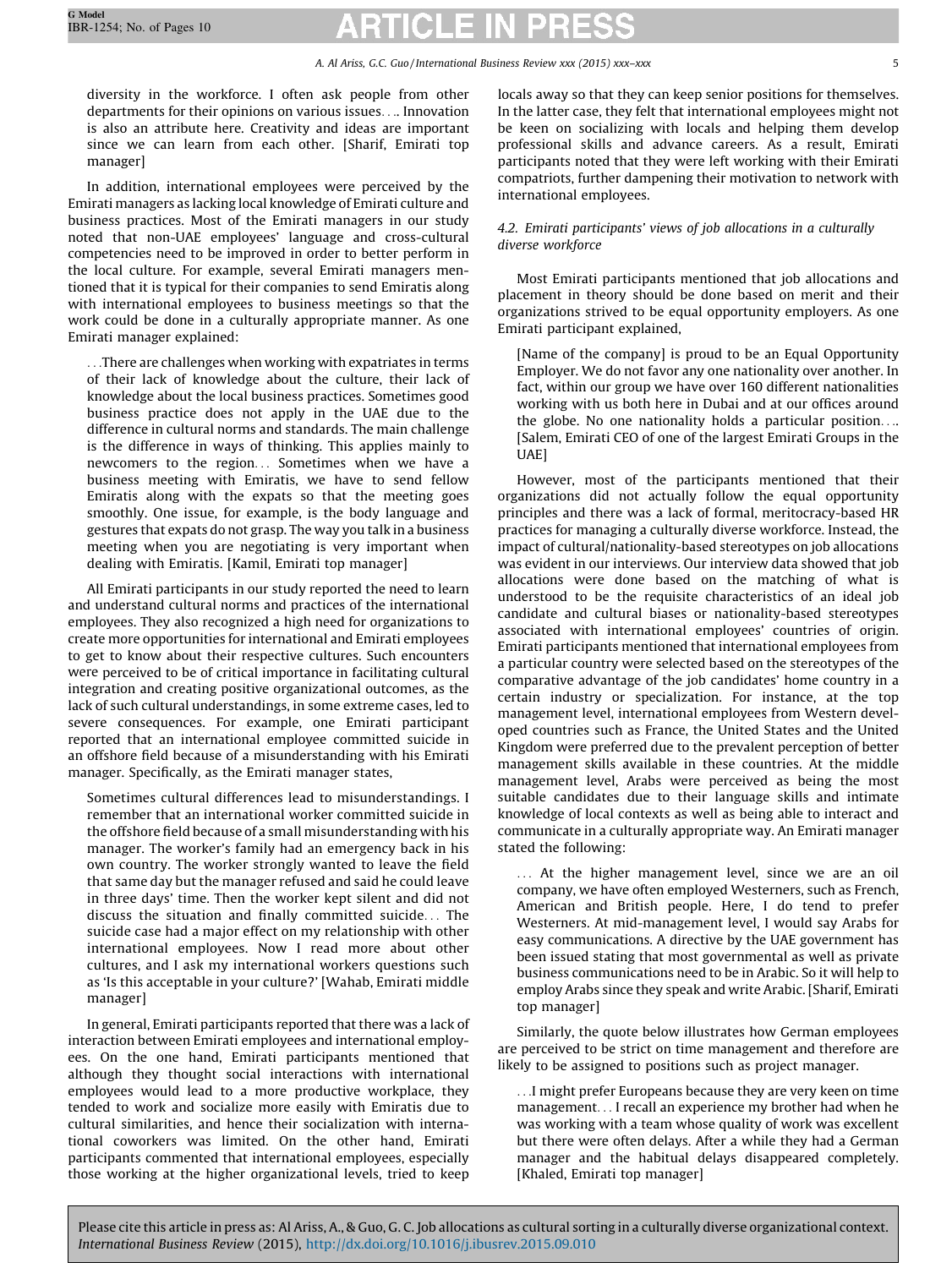4.3. International employees' view on challenges associated with managing a culturally diverse workforce

Similar to the Emirati participants, international employees in our study also reported a lack of effective strategies of managing diversity-related issues. Most international employees noted that a high level of diversity could be a major barrier to workplace efficiency and a source for cross-cultural misunderstanding and inter-group conflicts. For example, an expatriate explained,

. . .When it comes to globalization and expanding into new markets, diversity is definitely good, but when it comes to efficiency and operations, it is better to have a low level of diversity in order to complete a task at hand. [Bassim, Lebanese top manager]

In addition, international employees shared the same concern with the Emirati participants and considered cross-cultural communications a main challenge when managing a culturally diverse workforce. Employees from outside the UAE commented that language barriers could lead to confusion of job requirements and role ambiguity. This was reported especially in instances of communicating with unskilled international employees. Specifically, as two expatriates explained,

For us (international employees), the challenge is the language. It is hard to convey certain things at times. Their (local employees') perceptions and understanding of what I expect them to do and carry out can lead to misunderstandings. [Wissam, Lebanese top manager]

. . .The challenges in dealing with international employees from East Asia lie in the field of communication. It takes detailed instructions, with an emphasis on the right wording in order to get the task accomplished. Not that they are not competent or able but there seems to be a propensity for misunderstandings, which might have to do with their command of the English language. That is why I took time to explain things in a simple and straightforward manner. As for Emiratis, dealing with employees in HR is time-consuming. It takes several attempts and various e-mail requests to get things set up. [Daniel, British top manager]

Besides language, challenges also emerged from differences among international employees in their approaches to, for example, business dealings, business meetings, and managing customer relationships due to their cultural backgrounds. One British manager explained the following:

. . .The challenges are that you are dealing with nationalities from diverse backgrounds. Many have different styles of interactions in business dealings. That can be positive as well as negative. Some expats tend to expect quite a bit of leeway when asked to speak on behalf of [name of his company], which we grant if that person has a proven track record. In other instances that has caused difficulties since they have not always implemented the desired outcomes. We have tried to streamline the way we have our employees engage in the [business] negotiation strategies but still remain flexible with some of our employees [Simon, British top manager]

### 4.4. International employees' views of job allocations in a culturally diverse workforce

In terms of job allocations, although most international employees in our study mentioned that meritocracy was desired, similar to Emirati participants' account, they commented that certain job positions were, in practice, only available to employees of a certain nationality or cultural background. For example, Americans were perceived to be suitable working in sales roles and generally assigned to work in top management teams; the French were perceived to be most effective working in hospitality, management and the fashion industry; Indians were perceived to excel in the high-tech industry; the Lebanese were perceived to be good at working in media; and Arab employees were particularly valued for their linguistic and cultural understanding of the local context. Job allocations, therefore, were largely influenced by commonly shared stereotypes of comparative advantages of international employees' home countries in certain industries or specialties. Most international employees in our study mentioned that, for example, Indian employees were preferred for certain types of jobs because Indian workers were perceived as being submissive and respectful in dealing with others, or as having cultural norms highly similar to those of the Arabic culture. Similarly, Pakistanis were described as especially hardworking and were welcomed in unskilled jobs. Filipinos were valued in hospitality and service sectors for being friendly and helpful. In top management positions, international employees from Western countries such as the United States or Canada were preferred. As two international employees noted,

. . .Americans and West Europeans reach top management positions, Indians operational jobs. . . I think that there is a perception that these people might be more productive in certain positions... [Abbass, Sudanese top manager]

The individuals that work on construction sites are mainly from East Asia: Indians, Pakistanis, Bangladeshis and Nepalese etc. . . . As for shift leaders, I personally prefer Indian workers. Their English is usually better and they seem to be more responsible and able to get things on track... [Donald, Canadian top manager]

### 5. Discussion

### 5.1. Main findings

In this study, we conducted a qualitative study based on personal interviews with 50 Emirati and international employees working in managerial positions in the UAE. Findings of our study have shown the consistency in both Emirati and international employees' accounts about challenges and issues associated with a high level of cultural diversity. Despite the acknowledged value of having a culturally diverse workforce in the UAE, the interview data uncovered a common perception that cultural diversity impeded workplace efficiency and caused difficulties in communications, interpersonal interactions, as well as cross-cultural collaborations. The lack of appropriate cultural diversity management strategies further resulted in cultural closure and isolation based on cultural similarities, discouraging the development of cross-cultural understandings, trust, and suppressing innovative ideas that can emerge in a culturally diverse workforce.

Our findings highlight the importance of culture in explaining career outcomes, namely job allocations, received by international employees in a non-Western, culturally diverse organization context. Our study demonstrates how cultural biases or nationality-based stereotypes serve as the sorting system through which jobs were allocated based on international employees' cultural backgrounds or nationalities rather than on their skills and qualifications. Such stereotype-driven job allocative processes, while providing a quick and easy solution to managing a culturally diverse workforce, created job segregation across business units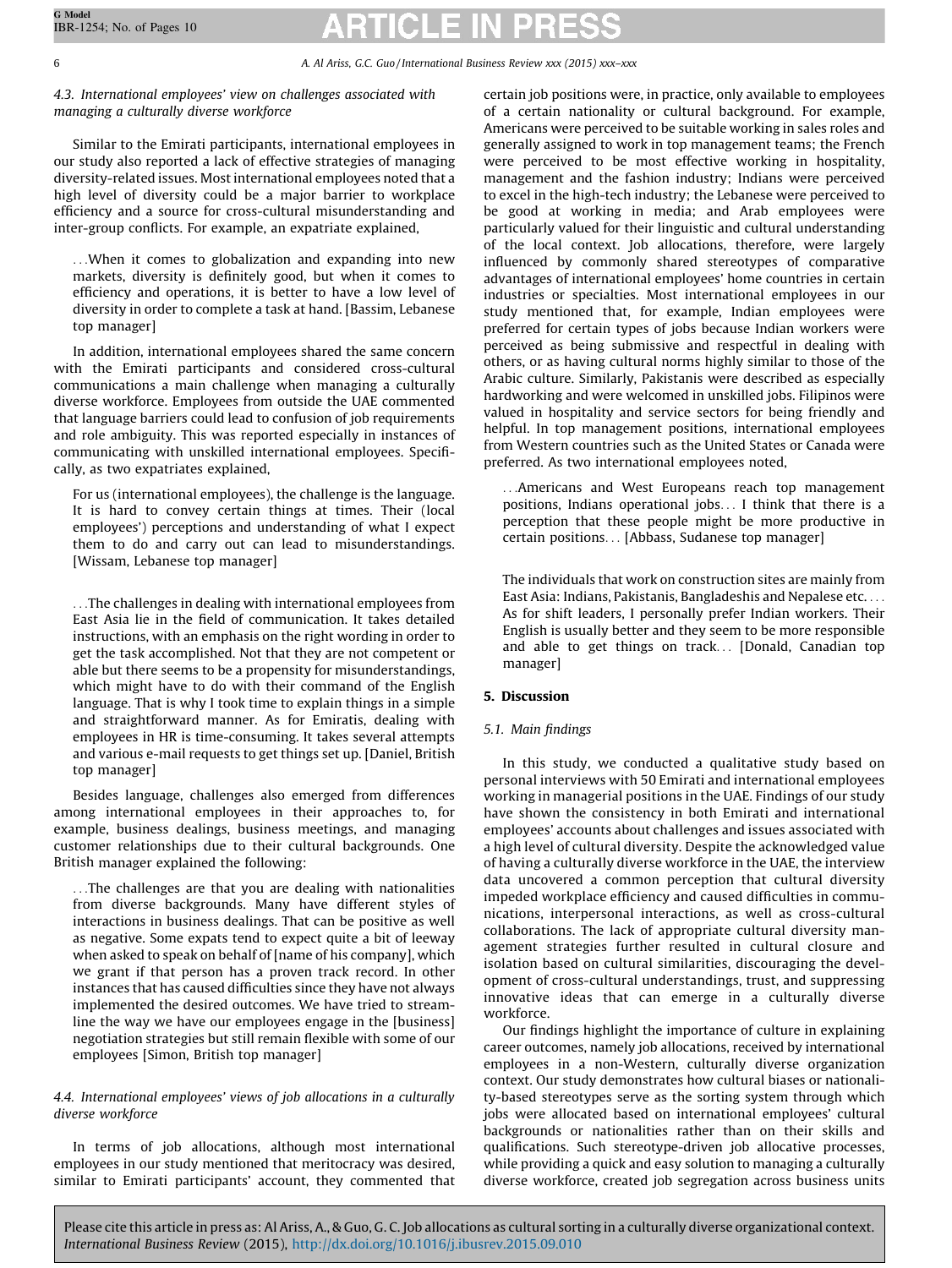and a cultural hierarchy in which job positions were rank-ordered and made available to ''suitable'' cultural groups based on nationality-based stereotypes. We summarize the findings of our study in the model of cultural sorting, job allocations and organizational outcomes in a culturally diverse organizational context (see Fig. 1).

Our model shows that the observed reliance on cultural/ nationality-based stereotypes in the job allocative process is due to organizational-level factors such as lack of diversity management strategies and merit-based HR practices, as well as factors related to features of the workforce, that is, cultural distances between local and international employees and cultural distances existing among international employees. As a result, nationality was adopted as a proxy and cultural/nationality-based stereotypes were used to determine the suitability of potential job candidates. While stereotyping is common in the hiring process, it can be particularly evident in international recruitment in which the recruiter and the potential employee are culturally and physically separated between the country of employment and the country of origin of the job candidate (Findlay, [McCollum,](#page-9-0) Shubin, Apsite, & [Krisjane,](#page-9-0) 2013). Recent ethnic and racial studies (e.g., [Findlay](#page-9-0) et al., 2013; Friberg, 2012; [Maldonado,](#page-9-0) 2009; Wills et al., 2009) done on migrant labor division in global cities have shown that organizations usually lack the motivation to invest in lengthy and costly recruitment screening processes and employers tend to adopt national and racialized stereotypes to determine the reliability of potential recruits and to differentiate between migrant workers. The findings of our study showed how, in a culturally diverse organizational context, job allocations were based on nationalitybased stereotypes and led to horizontal job segregation and vertical job stratification, which in turn, resulted in unequal access to job positions across cultural groups.

The observed job segregation and stratification in the current investigation provide an empirical demonstration of diversity dimensions in [Harrison](#page-9-0) and Klein's (2007) theorization. According to [Harrison](#page-9-0) and Klein (2007), diversity has three dimensions: separation, variation and disparity. Separation refers to the lateral differences in positions or opinions of unit members; variety



Fig. 1. Cultural sorting, job allocations and organizational outcomes in a culturally diverse organizational context.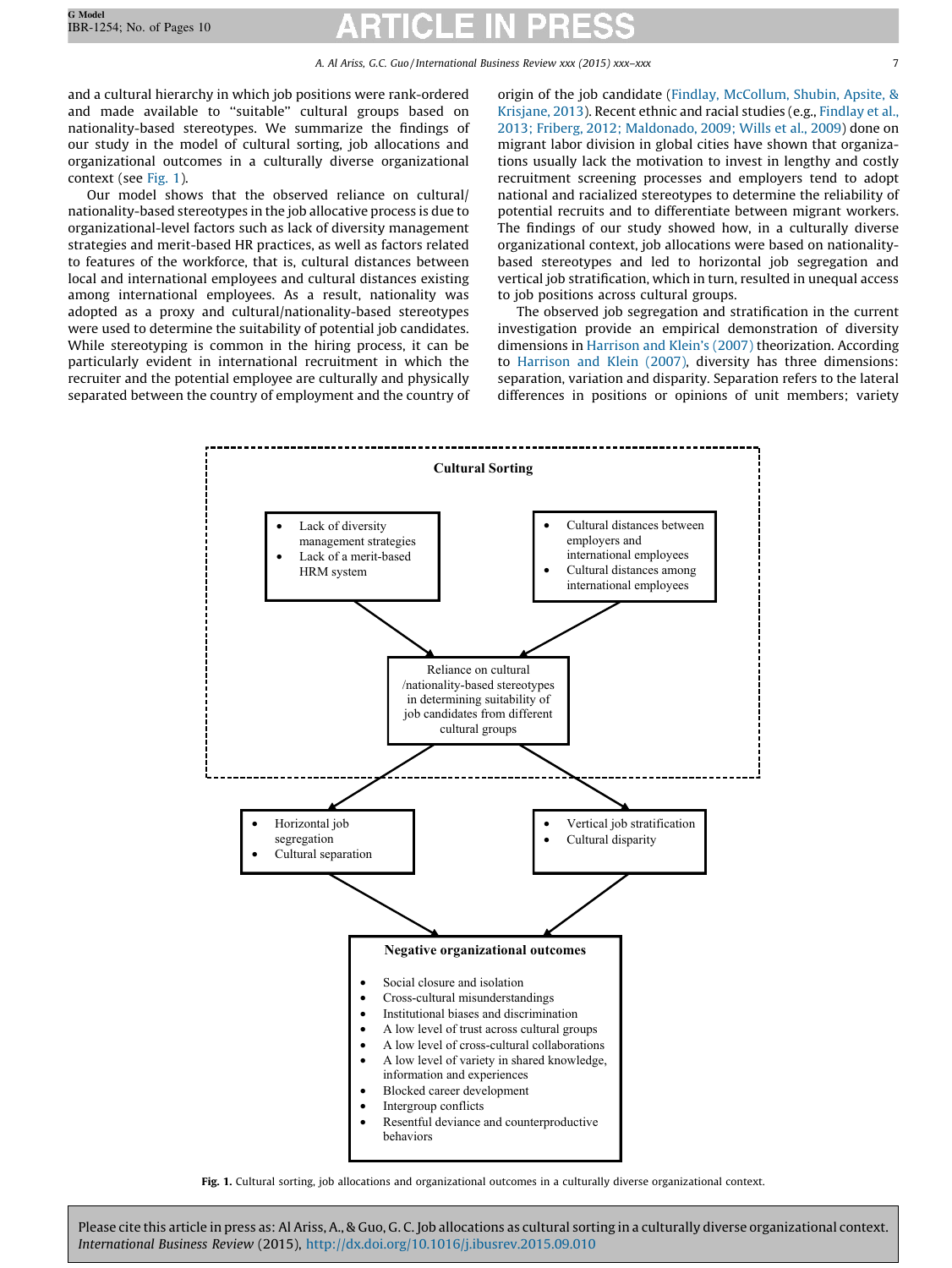reflects differences in kinds or categories of information, knowledge or experiences among unit members; and disparity is defined as vertical differences in concentration of valued social assets or resources such as pay and status held among unit members ([Harrison](#page-9-0) & Klein, 2007). Our findings showed that, as a managerial effort to address challenges and issues associated with a culturally diverse workforce, a high level of cultural diversity invoked a high concentration of a certain cultural group assigned to work in the same business unit so that employees with common cultural background can effectively communicate and collaborate in completing organizational tasks. Such a job assignment method created job segregation and a high level of lateral separation in terms of employees' cultural beliefs, values and workplace attitudes as well practices across business units. Further, the observed job stratification or cultural hierarchies created a high level of vertical disparity with certain cultural groups towering over others. As we discussed previously, cultural groups, especially the ones occupying the top positions, attempted to preserve the status hierarchy by intentionally distancing themselves from others at lower organizational levels. The high level of separation and disparity together endangered variety. On the one hand, organizations did not provide a structured way for cultural groups to share task-related information or knowledge with each other; on the other hand, cultural groups with access to valuable organizational resource and assets attempted to preserve the status quo and hence lacked the motivation to interact with individuals from groups with less privileged status. Job segregation and stratification subsequently resulted in decreased level of variety in shared experiences and task-related knowledge, leading to negative organizational outcomes, such as heightened intergroup conflicts, cross-cultural miscommunications, a low level of trust, as well as resentful deviance and counterproductive behaviors.

### 5.2. Limitations

The current study has several limitations. First, due to the exploratory nature of this qualitative research, findings may not be generalized to other cultural contexts. Although the selection of the UAE is due to the high level of cultural diversity in its workforce and hence is theory driven, we acknowledge that the UAE, with its recent rapid economic growth as well as its institutional and cultural compositions, represents a unique context where organizations in general have a higher level of cultural diversity than the diversity level in other parts of the world. Future research could replicate the current study in other cultural contexts and see if similar results might be obtained. Quantitative or mixed-methods research based on large samples are also needed to empirically examine the impact of nationality-based stereotypes and cultural sorting on important organizational outcomes. Second, most participants in the current study were in either key managerial positions and therefore our findings do not reflect the perceptions of international and local employees at lower organizational levels on issues related to cultural diversity. Future research could incorporate accounts of employees at various organization levels and with different qualifications and skill levels to achieve a more balanced understanding. Lastly, as we stated earlier, the analysis of cultural diversity and job allocations in the current study is at the organizational level; future research could extend the current research and examine cultural sorting and its impact on team and individual level issues.

### 5.3. Implications for theory and practice

Our study generates implications for future research on diversity and global careers. First, our study highlights the importance of culture in explaining career outcomes in a culturally diverse organizational context. The career literature has mainly focused on careers as a result of individual choices, career agency, motivation and skill sets. Such a supply side perspective [\(Tilcsik,](#page-10-0) [Anteby,](#page-10-0) & Knight, 2015) largely ignores the demand side of the phenomenon, that is, how career outcomes can be attributed to employers' practices and actions [\(Fernandez-Mateo](#page-9-0) & King, 2011). Our study attempted to fill this knowledge gap by investigating the impact of culture on job allocations among employees from diverse cultural groups. The findings have shown that job allocation processes and practices, in the absence of diversity management strategies and merit-based HR procedures, are cultural artifacts that are built on prevalent cultural biases and nationality-based stereotypes held by employers. Future research could extend this line of research by examining how culture, when interacting with other factors (e.g., provision of diversity training and implementation of merit-based HR system), can shape career outcomes in a culturally diverse organizational context. In addition to job allocations, it would be interesting for future studies to examine the impact of culture on other important career outcomes, such as career satisfaction, intention to stay and perceived career success.

Second, in response to the lack of research on the impact of national context (e.g., culture and institutional) on diversity, the findings of our study enriched our understanding of diversity as cultural separation and disparity in a culturally diverse organization context. [Harrison](#page-9-0) and Klein (2007) note that research on diversity as disparity and separation is rare and mostly focuses on pay dispersion. Our study extends the previous research by unveiling the role of cultural sorting in creating job segregation (separation) and stratification (disparity), which in turn, led to institutional biases preventing international employees from advancing to the best positions and a decreased level of variety in shared task-related information, knowledge and experiences. We encourage future research to explore other institutional factors that may have an impact on cultural diversity. For example, one can expect that the receiving country's immigration policies as well as the availability of international hiring agencies may determine the composition of international workforce and subsequent organizational outcomes.

Lastly, our study explicated how perceptual biases – cultural and nationality-based stereotypes – shaped the career experiences of international employees. The interview data showed that stereotyping and stereotypes did not have an equal impact on all cultural groups. While some cultural groups benefited from positive stereotypes associated with their nationalities and hence enjoyed exclusive access to job positions usually at higher organizational levels, others were placed at lower levels due to the negativity of the stereotypes associated with their countries of origin. We believe that such nationality-based stereotypes create institutional bias, or preference patterns institutionalized at an organizational level, which prevent full participation by members from diverse cultural groups (Cox, [1993,](#page-9-0) 207). We suggest that future studies identify factors that may alleviate the reliance on stereotypes and stereotyping in international recruitment and job allocations. For instance, we speculate that in high-tech industries where organizational competitive advantages depend on unique expertise and skill sets of international employees, organizations are less likely to use cultural sorting in the hiring process.

Our research also generates practical implications. First, culturally diverse organizations may consider creating positions for diversity managers. These diversity managers should have the authority to act, create and implement diversity practices. For example, these managers could closely monitor the job placement of international and local employees working at various levels of the organization and in different business units. Such monitoring would show a clear picture of whether there are potential cases of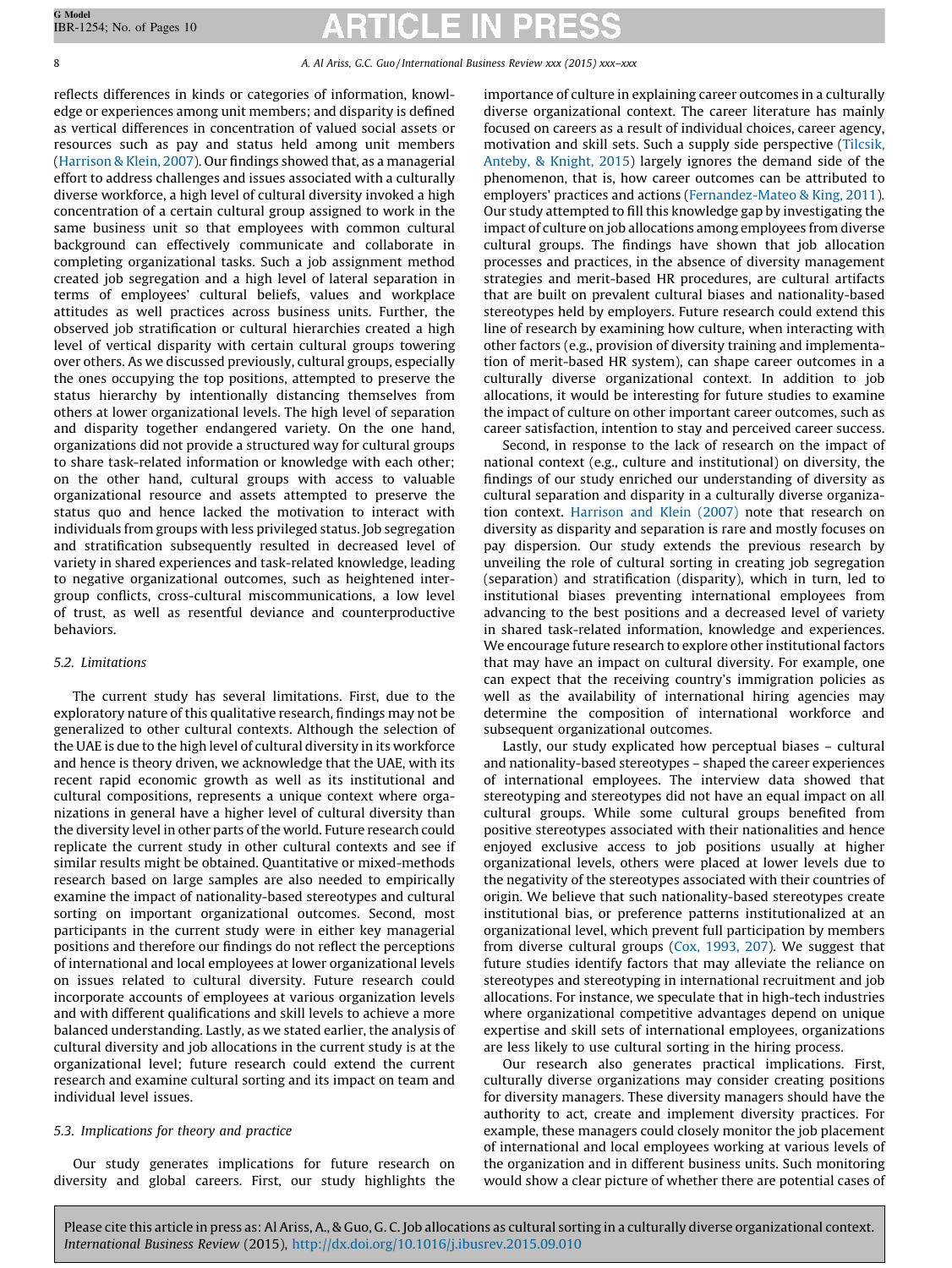<span id="page-9-0"></span>institutional biases, discrimination or favoritism based on one's nationality or cultural background. In addition, the diversity managers could organize formal diversity trainings or cultural integration events and activities that involve both local and international employees so that more opportunities are provided for them to interact and establish mutual understandings as well as cross-cultural competencies.

Second, organizations should establish and implement appropriate HRM strategies and practices in order to fully realize the benefits that can be reaped from a culturally diverse workforce. HR managers should play an essential role in establishing objective job selection criteria; building a more inclusive organizational culture; setting up performance appraisals that reward cross-cultural collaborations and knowledge sharing; offering mentoring to both local and international employees; and helping structure group composition in such a way that variety in employees' experiences, task-related knowledge and skills is maximized. These HR practices can foster talent management on an equal basis (Altman & Shortland, 2008), enable the construction of cultural metacognition (Mor, [Morris,](#page-10-0) & Joh, 2013), and facilitate effective knowledge sharing and learning in international settings [\(McDonnell,](#page-10-0) [Gunnigle,](#page-10-0) & Lavelle, 2010). These practices will also lead to true workplace inclusion and cultural integration where international employees feel they are valued because of their qualifications, skills and merit, not because of their cultural backgrounds. This topic is a crucial one and needs more exploration in the future (Crowley-Henry & Weir, 2007; Harvey & Groutsis, 2012).

The current study also generates social implications for policymakers working in the Arab Gulf region and other emerging economies that have successfully attracted international employees. Governments of countries with a high level of cultural diversity in their workforce may consider creating formal institutions to ensure that appropriate equality and diversity policies are issued and implemented at national, industry and firm level. For example, the local government could set up an authority to ensure equal employment opportunity in organizations and to prevent and ban any discrimination, both against local and international employees. Missions of such institutions could be, for instance, to conduct nationwide quantitative and qualitative studies on how diversity-related issues are addressed by organizations in different sectors. This would show a clear picture to the policy-makers of the current situation and possibilities for improvement. Local governments should support educational institutions, such as universities, in providing courses, at undergraduate and graduate level, that explain and promote cultural diversity. This approach could better prepare future managers for working with greater openness and raise the awareness of issues and challenges associated with managing a culturally diversity workforce.

### 6. Conclusion

The current investigation contributed to the international human resource management literature by exploring the role of culture and perceptual barriers in determining job allocations among employees from different cultural groups. Our study also examined the challenges and issues associated with a culturally diverse workforce. Organizations should not assume that having a culturally diverse workforce will automatically generate competitive advantages. When managed inappropriately, cultural diversity is a source of misunderstandings, conflicts and counterproductive behaviors, all of which can suppress innovative ideas, discourage cross-cultural collaborations and jeopardize organizational competitiveness. Acknowledging cultural diversity as a double-edged sword, we agree with a recent call by Stahl and Tung [\(2015\)](#page-10-0) that future research should adopt a positive organizational scholarship

(POS) lens and more attention should be directed to factors and mechanisms that can turn cultural diversity into a valuable organizational asset and opportunity for advancing careers of international employees.

### Acknowledgements

This research has been funded partly by the Federal Demographic Council, Abu Dhabi, UAE. Job allocations as Cultural Sorting in a Culturally Diverse Organizational context.

### References

- Al Ariss, A. (2010). Modes of [engagement:](http://refhub.elsevier.com/S0969-5931(15)30031-7/sbref0005) Migration, self-initiated expatriation and career [development.](http://refhub.elsevier.com/S0969-5931(15)30031-7/sbref0005) Career Development International, 15(4), 338–358.
- Al Ariss, A., & Syed, J. (2011). Capital [mobilization](http://refhub.elsevier.com/S0969-5931(15)30031-7/sbref0010) of skilled migrants: A relational perspective. British Journal of [Management,](http://refhub.elsevier.com/S0969-5931(15)30031-7/sbref0010) 22(2), 286–304.
- Altman, Y., & Shortland, S. (2008). Women and international [assignments:](http://refhub.elsevier.com/S0969-5931(15)30031-7/sbref0015) Taking stock—A 25-year review'. Human Resource [Management,](http://refhub.elsevier.com/S0969-5931(15)30031-7/sbref0015) 47(2), 199–216.
- Bach, S. (2007). Going global?. The [regulation](http://refhub.elsevier.com/S0969-5931(15)30031-7/sbref0020) of nurse migration in the UK. British Journal of Industrial [Relations,](http://refhub.elsevier.com/S0969-5931(15)30031-7/sbref0020)  $45(2)$ , 383-403.
- Beechler, S., & Woodward, I. C. (2009). The global ''War for [Talent''.](http://refhub.elsevier.com/S0969-5931(15)30031-7/sbref0025) Journal of International [Management,](http://refhub.elsevier.com/S0969-5931(15)30031-7/sbref0025) 15(3), 273–285.
- Baltes, B. B., & Rudolph, C. W. (2010). [Examining](http://refhub.elsevier.com/S0969-5931(15)30031-7/sbref0030) the effect of negative Turkish [stereotypes](http://refhub.elsevier.com/S0969-5931(15)30031-7/sbref0030) on evaluative workplace outcomes in Germany. Journal of Managerial [Psychology,](http://refhub.elsevier.com/S0969-5931(15)30031-7/sbref0030) 25(2), 148–158.
- Bell, M. P., Kwesiga, E. N., & Berry, D. P. (2010). [Immigrants:](http://refhub.elsevier.com/S0969-5931(15)30031-7/sbref0035) The new ''invisible men and women'' in diversity research. Journal of Managerial [Psychology,](http://refhub.elsevier.com/S0969-5931(15)30031-7/sbref0035) 25(2), [177–188.](http://refhub.elsevier.com/S0969-5931(15)30031-7/sbref0035)
- Binggeli, S., Dietz, J., & Krings, F. (2013). [Immigrants:](http://refhub.elsevier.com/S0969-5931(15)30031-7/sbref0040) A forgotten minority. Industrial and [Organizational](http://refhub.elsevier.com/S0969-5931(15)30031-7/sbref0040) Psychology, 6(1), 107–113.
- Carr, S. (2010). Global mobility and local economy: Its work [psychology,](http://refhub.elsevier.com/S0969-5931(15)30031-7/sbref0045) stupid! In S. Carr (Ed.), The [Psychology](http://refhub.elsevier.com/S0969-5931(15)30031-7/sbref0045) of Global Mobility. New York, NY: Springer. Carr, S. C., Inkson, K., & Thorn, K. (2005). From global [careers](http://refhub.elsevier.com/S0969-5931(15)30031-7/sbref0050) to talent flow:
- [Reinterpreting](http://refhub.elsevier.com/S0969-5931(15)30031-7/sbref0050) ''Brain Drain''. Journal of World Business, 40(4), 386–398.
- Cerdin, J.-L., Diné, M. A., & Brewster, C. (2014). Qualified [immigrants](http://refhub.elsevier.com/S0969-5931(15)30031-7/sbref0055) success: Exploring the motivation to migrate and to integrate. Journal of [International](http://refhub.elsevier.com/S0969-5931(15)30031-7/sbref0055) Business Studies, 45(2), [151–168.](http://refhub.elsevier.com/S0969-5931(15)30031-7/sbref0055)
- Coles, A., & Walsh, K. (2010). From 'Trucial state' to ['postcolonial'](http://refhub.elsevier.com/S0969-5931(15)30031-7/sbref0060) city?. The imaginative [geographies](http://refhub.elsevier.com/S0969-5931(15)30031-7/sbref0060) of British expatriates in Dubai. Journal of Ethnic and Migration Studies, 36(8), [1317–1333](http://refhub.elsevier.com/S0969-5931(15)30031-7/sbref0060).
- Cox, T. H. (1993). Cultural diversity in [organizations:](http://refhub.elsevier.com/S0969-5931(15)30031-7/sbref0065) Theory, research and practice. San Francisco, CA: [Berrett-Koehler](http://refhub.elsevier.com/S0969-5931(15)30031-7/sbref0065).
- Cox, T. H., & Blake, S. (1991). Managing cultural diversity: [Implications](http://refhub.elsevier.com/S0969-5931(15)30031-7/sbref0070) for organizational [competitiveness.](http://refhub.elsevier.com/S0969-5931(15)30031-7/sbref0070) Academy of Management Executive, 5(3), 45–56.
- Crowley-Henry, M., & Weir, D. (2007). The [international](http://refhub.elsevier.com/S0969-5931(15)30031-7/sbref0075) protean career: Four women's narratives. Journal of [Organizational](http://refhub.elsevier.com/S0969-5931(15)30031-7/sbref0075) Change Management, 20(2), [245–258](http://refhub.elsevier.com/S0969-5931(15)30031-7/sbref0075).
- Dabic, M., Gonzàlez-Loureiro, M., & Harvey, M. (2015). Evolving [research](http://refhub.elsevier.com/S0969-5931(15)30031-7/sbref0080) on expatriates: what is 'known' after four decades [\(1970–2012\).](http://refhub.elsevier.com/S0969-5931(15)30031-7/sbref0080) The International Journal of Human Resource [Management,](http://refhub.elsevier.com/S0969-5931(15)30031-7/sbref0080) 26(3), 316–337.
- Dietz, J. (2010). Introduction to the special issue on employment [discrimination](http://refhub.elsevier.com/S0969-5931(15)30031-7/sbref0085) against [immigrants.](http://refhub.elsevier.com/S0969-5931(15)30031-7/sbref0085) Journal of Managerial Psychology, 25(2), 104–112.
- Elamin, A. M. (2011). Effects of nationality on job [satisfaction:](http://refhub.elsevier.com/S0969-5931(15)30031-7/sbref0090) Domestic versus expatriate bank employees in the United Arab Emirates. [International](http://refhub.elsevier.com/S0969-5931(15)30031-7/sbref0090) Journal of [Management,](http://refhub.elsevier.com/S0969-5931(15)30031-7/sbref0090) 28(1), 20–39.
- Fendt, J., & Sachs, W. (2008). Grounded theory method in [management](http://refhub.elsevier.com/S0969-5931(15)30031-7/sbref0095) perspective. Users' perspectives. [Organizational](http://refhub.elsevier.com/S0969-5931(15)30031-7/sbref0095) Research Methods, 11(3), 430–455.
- Fernandez-Mateo, I., & King, Z. (2011). [Anticipatory](http://refhub.elsevier.com/S0969-5931(15)30031-7/sbref0100) sorting and gender segregation in temporary [employment.](http://refhub.elsevier.com/S0969-5931(15)30031-7/sbref0100) Management Science, 57(6), 989–1008.
- Findlay, A., McCollum, D., Shubin, S., Apsite, E., & Krisjane, Z. (2013). The [role](http://refhub.elsevier.com/S0969-5931(15)30031-7/sbref0105) of [recruitment](http://refhub.elsevier.com/S0969-5931(15)30031-7/sbref0105) agencies in imagining and producing the ''good'' migrant. Social & Cultural [Geography,](http://refhub.elsevier.com/S0969-5931(15)30031-7/sbref0105) 14(2), 145–167.
- Forstenlechner, I. (2008). Workforce [nationalization](http://refhub.elsevier.com/S0969-5931(15)30031-7/sbref0110) in the UAE: Image versus integration. Education, Business and Society: [Contemporary](http://refhub.elsevier.com/S0969-5931(15)30031-7/sbref0110) Middle Eastern Issues, 1, [82–91](http://refhub.elsevier.com/S0969-5931(15)30031-7/sbref0110).
- Forstenlechner, I., & Mellahi, K. (2011). Gaining [legitimacy](http://refhub.elsevier.com/S0969-5931(15)30031-7/sbref0115) through hiring local [workforce](http://refhub.elsevier.com/S0969-5931(15)30031-7/sbref0115) at a premium: The case of MNEs in the United Arab Emirates. Journal of World Business, 46(4), [455–461.](http://refhub.elsevier.com/S0969-5931(15)30031-7/sbref0115)
- Friberg, J. H. (2012). Culture at work: polish [migrants](http://refhub.elsevier.com/S0969-5931(15)30031-7/sbref0120) in the ethnic division of labor on Norwegian [construction](http://refhub.elsevier.com/S0969-5931(15)30031-7/sbref0120) site. Ethnic and Racial Studies, 35(11), [1914–1933.](http://refhub.elsevier.com/S0969-5931(15)30031-7/sbref0120)
- Guo, C., & Al Ariss, A. (2015). Human resource [management](http://refhub.elsevier.com/S0969-5931(15)30031-7/sbref0125) of international migrants: Current theories and future research. The [International](http://refhub.elsevier.com/S0969-5931(15)30031-7/sbref0125) Journal of Human Resource [Management,](http://refhub.elsevier.com/S0969-5931(15)30031-7/sbref0125) 26(10), 1287–1297.
- Hakak, L. T., Holzinger, I., & Zikic, J. (2010). [Barriers](http://refhub.elsevier.com/S0969-5931(15)30031-7/sbref0130) and paths to success Latin American MBAs views of [employment](http://refhub.elsevier.com/S0969-5931(15)30031-7/sbref0130) in Canada. Journal of Managerial [Psychology,](http://refhub.elsevier.com/S0969-5931(15)30031-7/sbref0130) 25(2), 159–176.
- Harrison, D. A., & Klein, K. J. (2007). Whats the [difference?](http://refhub.elsevier.com/S0969-5931(15)30031-7/sbref0135) Diversity constructs as separation, variety, or disparity in [organizations.](http://refhub.elsevier.com/S0969-5931(15)30031-7/sbref0135) The Academy of Management Review, 32(4), [1199–1228.](http://refhub.elsevier.com/S0969-5931(15)30031-7/sbref0135)